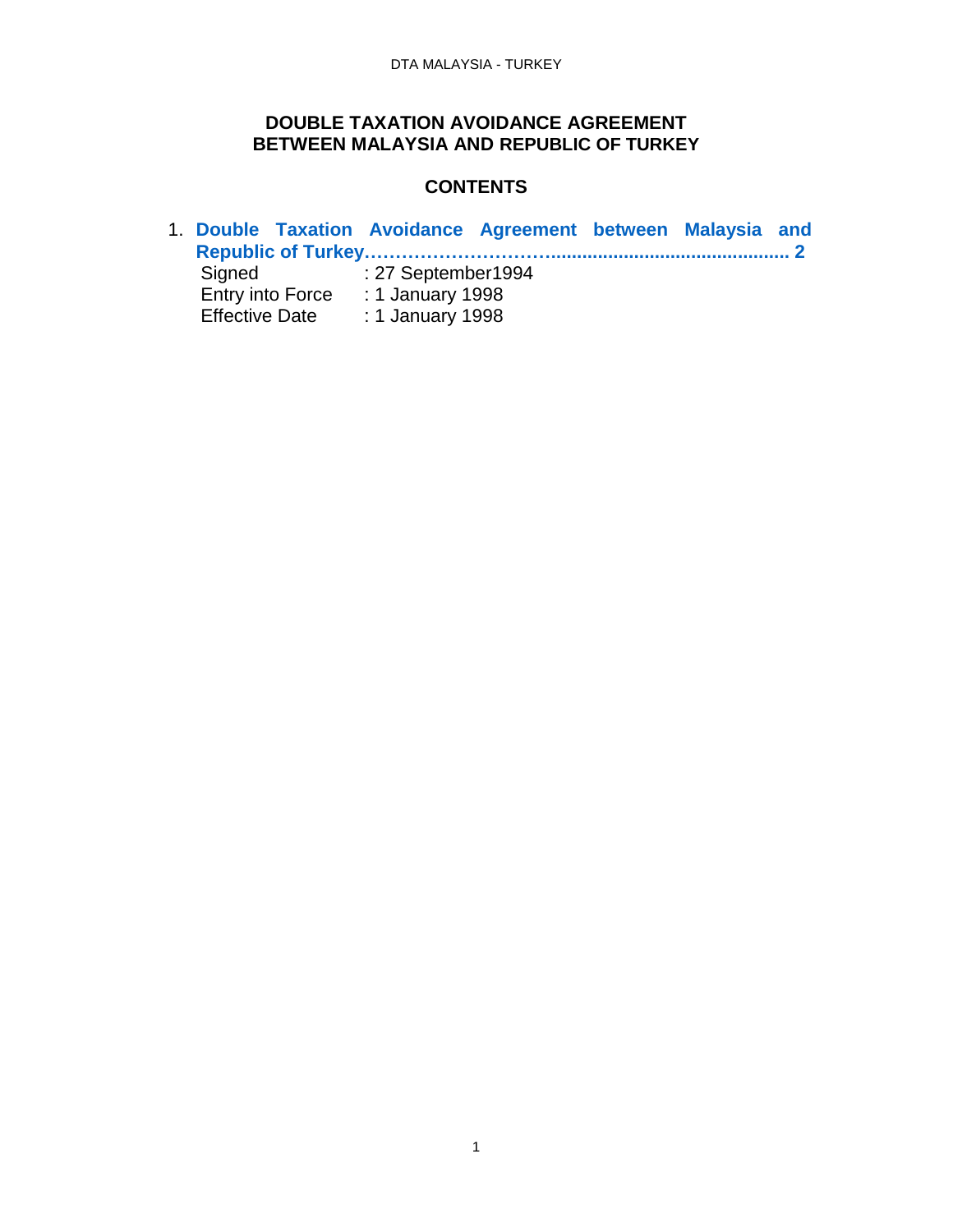P.A (A) 489/1996 Signed: 27 September 1994 Effective Date: 1 January 1998

#### **AGREEMENT BETWEEN THE GOVERNMENT OF MALAYSIA AND THE GOVERNMENT OF THE REPUBLIC OF TURKEY FOR THE AVOIDANCE OF DOUBLE TAXATION AND THE PREVENTION OF FISCAL EVASION WITH RESPECT TO TAXES ON INCOME**

The Government of Malaysia and the Government of the Republic of Turkey,

Desiring to conclude an Agreement for the avoidance of double taxation and the prevention of fiscal evasion with respect to taxes on income,

Have agreed as follows:

### Article 1 **PERSONAL SCOPE**

This Agreement shall apply to persons who are residents of one or both of the Contracting States.

#### Article 2 **TAXES COVERED**

1. This Agreement shall apply to taxes on income imposed on behalf of a Contracting State, irrespective of the manner in which they are levied.

2. There shall be regarded as taxes on income all taxes imposed on total income, or on elements of income, including taxes on gains from the alienation of movable or immovable property, taxes on the total amounts of wages or salaries paid by enterprises.

3. The existing taxes to which the Agreement shall apply are in particular:

- a) in Malaysia:
	- i) the income tax; and
	- ii) the petroleum income tax;

(hereinafter referred to as "Malaysian tax")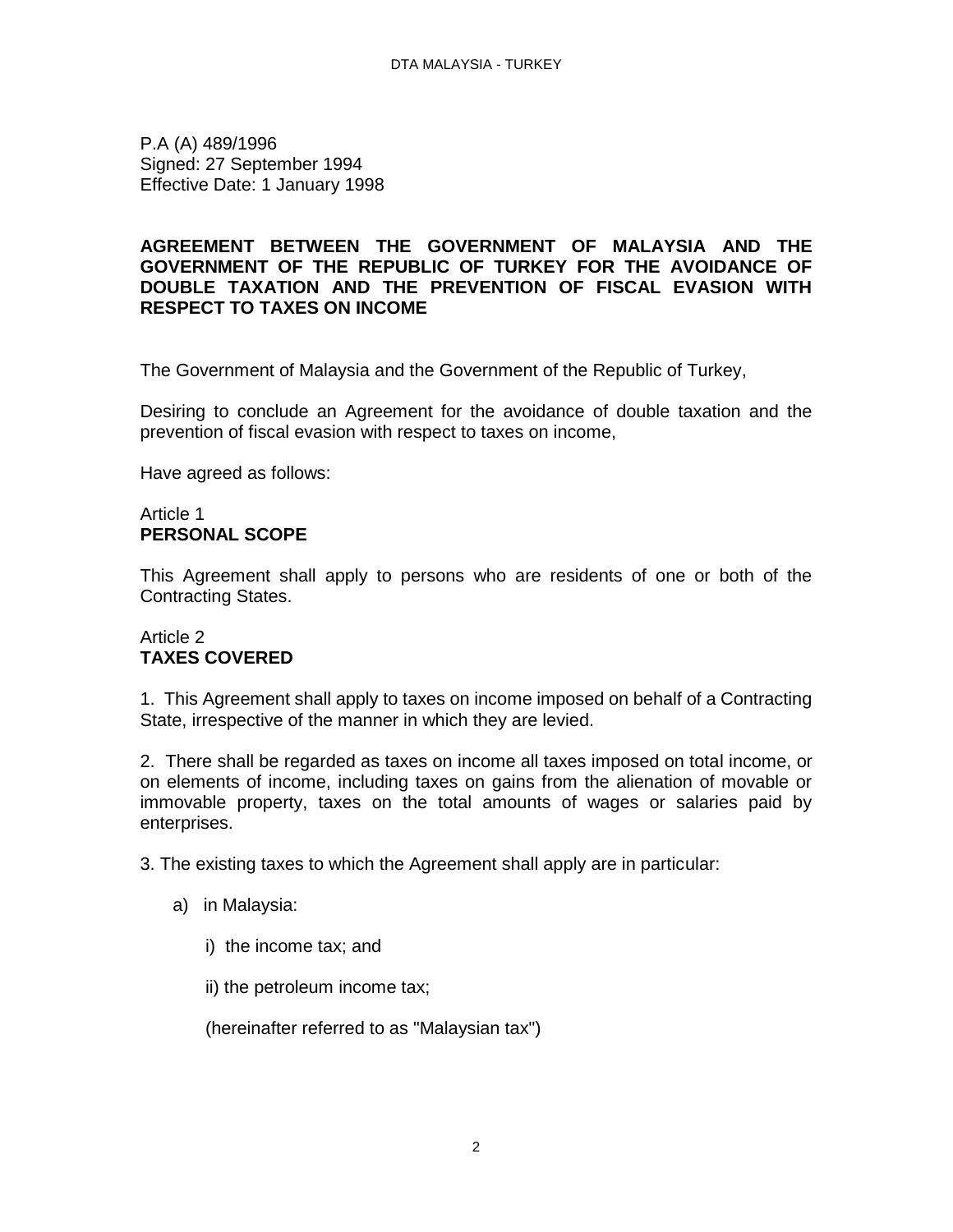- b) in Turkey:
	- i) the income tax (Gelir Vergisi);
	- ii) the corporation tax (Kurumlar Vergisi);
	- iii) the levy imposed on the income tax and the corporation tax (Fon Payi).

(hereinafter referred to as "Turkish tax")

4. The Agreement shall apply also to any identical or substantially similar taxes on income which are imposed after the date of signature of the Agreement in addition to, or in place of, the existing taxes. The competent authorities of the Contracting States shall notify each other of important changes which have been made in their respective taxation laws.

### Article 3 **GENERAL DEFINITIONS**

- 1. For the purposes of this Agreement, unless the context otherwise requires:
	- a) the term "Malaysia" means the territories of the Federation of Malaysia, the territorial waters of Malaysia and the sea-bed and subsoil of the territorial waters, and includes any area extending beyond the limits of the territorial waters of Malaysia, and the sea-bed and subsoil of any such area, which in accordance with international law is an area over which Malaysia has sovereignty rights for the purposes of exploring and exploiting the natural resources, whether living or non-living;
	- b) the term "Turkey" means the territory of the Republic of Turkey, including any area in which the laws of Turkey are in force, as well as the continental shelf over which Turkey has in accordance with international law, sovereign rights to explore and exploit its natural resources;
	- c) the terms "a Contracting State" and "the other Contracting State" mean Malaysia or Turkey as the context requires;
	- d) the term "tax" means any tax covered by Article 2 of this Agreement;
	- e) the term "person" includes an individual, a company and any other body of persons which is treated as a person for tax purposes;
	- f) the term "company" means any body corporate or any entity which is treated as a body corporate for tax purposes;
	- g) in the case of Turkey, the term "Registered Office" means the legal head office registered under the Turkish Code of Commerce;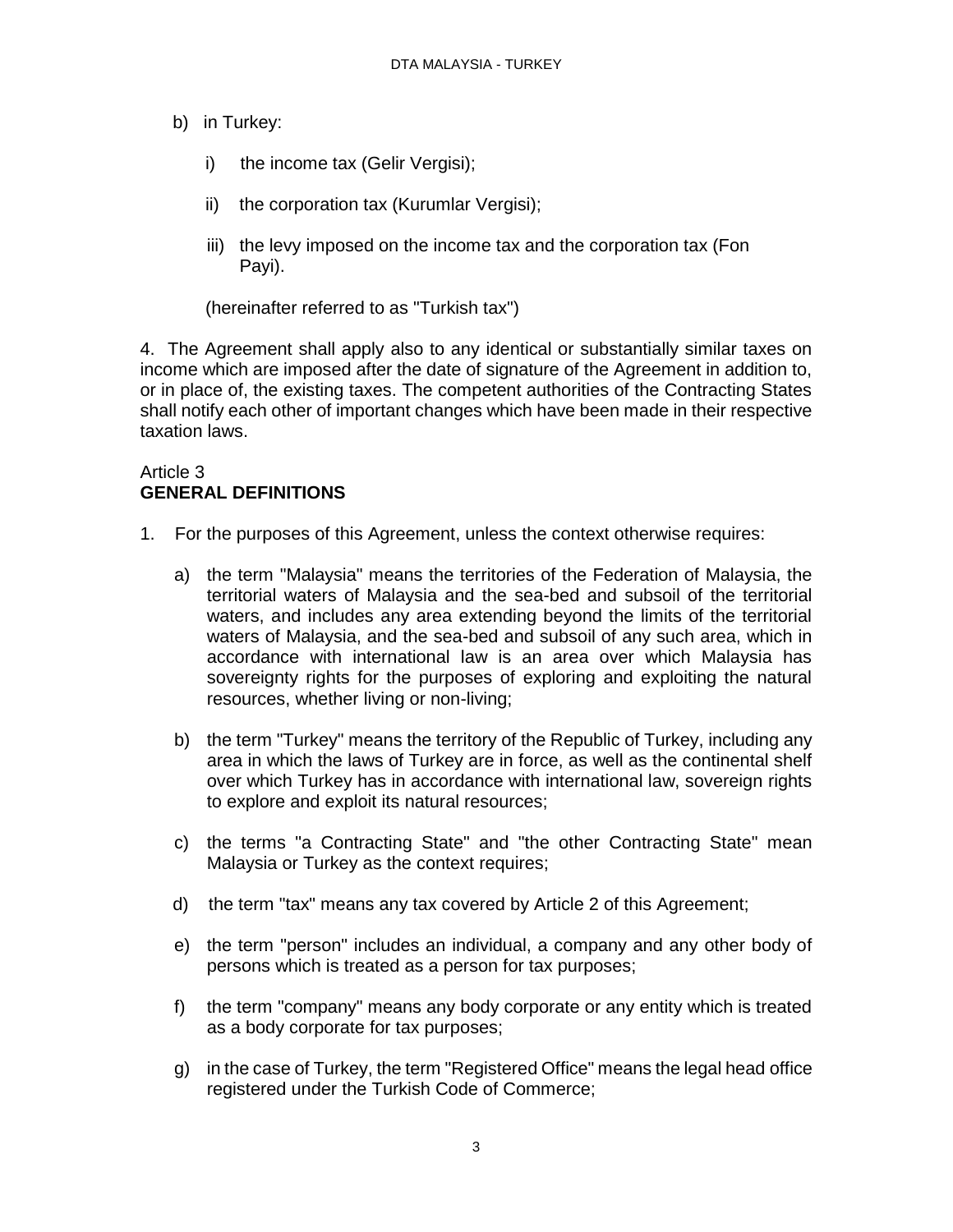- h) the term "national" means:
	- i) in relation to Malaysia, any individual possessing the citizenship of Malaysia and any legal person, partnership, association and any other entity deriving its status as such from the laws in force in Malaysia;
	- ii) in relation to Turkey, any individual possessing Turkish nationality in accordance with the Turkish Nationality Code, and any legal person, partnership or association deriving its status as such from the law in force in Turkey;
- i) the terms "enterprise of a Contracting State" and "enterprise of the other Contracting State" mean respectively an enterprise carried on by a resident of a Contracting State and an enterprise carried on by a resident of the other Contracting State;
- j) the term "competent authority" means:
	- i) in Malaysia, the Minister of Finance or his authorised representative; and
	- ii) in Turkey, the Minister of Finance or his authorised representative;
- k) the term "international traffic" means any transport by a ship or aircraft operated by an enterprise of a Contracting State, except when the ship or aircraft is operated solely between places situated in the other Contracting State.

2. As regards the application of the Agreement by a Contracting State any term not defined therein shall, unless the context otherwise requires, have the meaning which it has under the laws of that State concerning the taxes to which the Agreement applies.

#### Article 4 **RESIDENT**

1. For the purposes of this Agreement, the term "resident of a Contracting State" means any person who, under the laws of that State, is liable to tax therein by reason of his domicile, residence, legal head office (Registered Office), place of management or any other criterion of a similar nature.

- 2. Where by reason of the provisions of paragraph 1 an individual is a resident of both Contracting States, than his status shall be determined as follows:
	- a) he shall be deemed to be a resident of the State in which he has a permanent home available to him; if he has a permanent home available to him in both States, he shall be deemed to be a resident of the State with which his personal and economic relations are closer (centre of vital interests);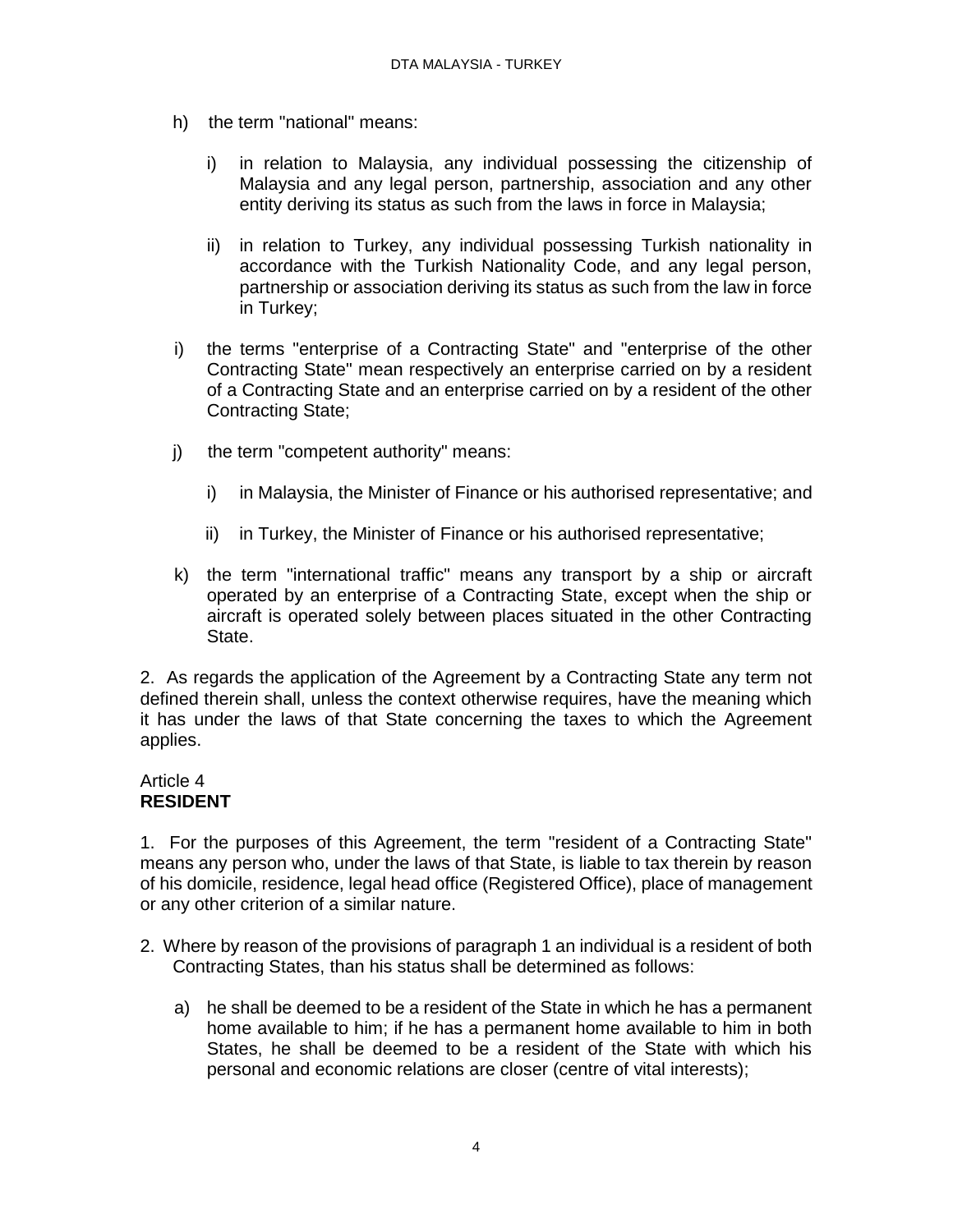- b) if the State in which he has his centre of vital interests cannot be determined, or if he has not a permanent home available to him in either State, he shall be deemed to be a resident of the State in which he has an habitual abode;
- c) if he has an habitual abode in both States or in neither of them, he shall be deemed to be a resident of the State of which he is a national;
- d) if he is a national of both States or of neither of them, the competent authorities of the Contracting States shall settle the question by mutual agreement.

3. Where by reason of the provisions of paragraph 1 a person other than an individual is a resident of both Contracting States, then it shall be deemed to be a resident of the Contracting State in which its place of effective management is situated. However, where such person has its place of effective management in one of the States and its legal head office in the other Contracting State, then the competent authorities of the Contracting States shall consult to determine by mutual agreement whether the legal head office of such a person is to be considered as the actual place of effective management or not.

# Article 5 **PERMANENT ESTABLISHMENT**

1. For the purposes of this Agreement, the term "permanent establishment" means a fixed place of business through which the business of an enterprise is wholly or partly carried on.

- 2. The term "permanent establishment" includes especially:
	- a) a place of management;
	- b) a branch;
	- c) an office;
	- d) a factory;
	- e) a workshop;
	- f) a mine, an oil or gas well, a quarry or any other place of extraction of natural resources including timber or other forest produce;
	- g) a farm or plantation;
	- h) a building site, a construction, assembly or installation project or supervisory activities in connection therewith, but only where such site, project or activities continue for a period of more than nine months.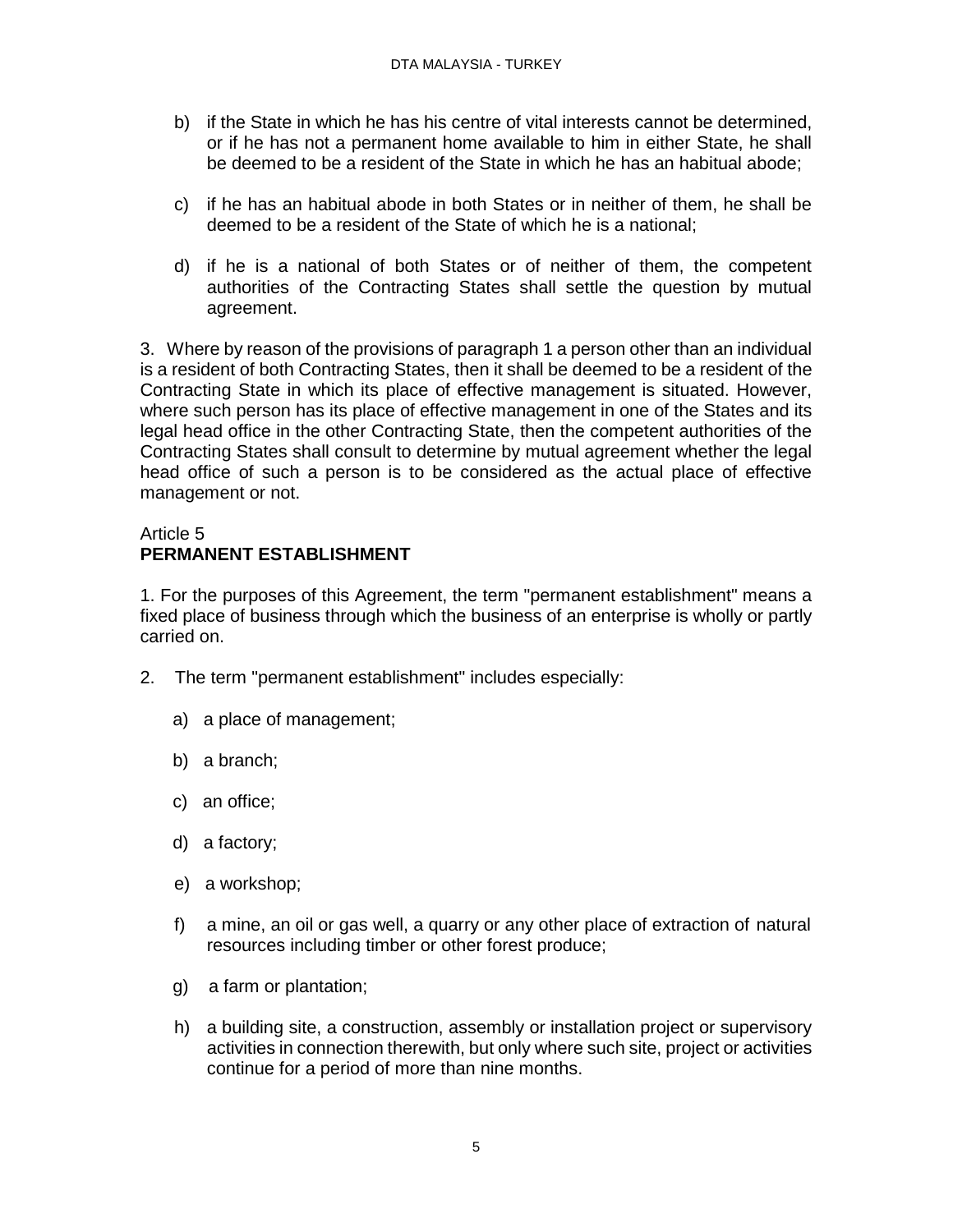3. Notwithstanding the preceding provisions of this Article, the term "permanent establishment" shall be deemed not to include:

- a) the use of facilities solely for the purpose of storage, display or delivery of goods or merchandise belonging to the enterprise;
- b) the maintenance of a stock of goods or merchandise belonging to the enterprise solely for the purpose of storage, display or delivery;
- c) the maintenance of a stock of goods or merchandise belonging to the enterprise solely for the purpose of processing by another enterprise;
- d) the maintenance of a fixed place of business solely for the purpose of purchasing goods or merchandise or of collecting information, for the enterprise;
- e) the maintenance of a fixed place of business solely for the purpose of carrying on, for the enterprise any other activity of a preparatory or auxiliary character;
- f) the maintenance of a fixed place of business solely for any combination of activities mentioned in sub-paragraphs a) to e), provided that the overall activity of the fixed place of business resulting from this combination is of a preparatory or auxiliary character.

4. Notwithstanding the provisions of paragraphs 1 and 2, where a person -- other than an agent of an independent status to whom paragraph 5 applies -- is acting on behalf of an enterprise and has, and habitually exercises, in a Contracting State an authority to conclude contracts in the name of the enterprise, that enterprise shall be deemed to have a permanent establishment in that State in respect of any activities which that person undertakes for the enterprise, unless the activities of such person are limited to those mentioned in paragraph 3 which, if exercised through a fixed place of business, would not make this fixed place of business a permanent establishment under the provisions of that paragraph.

5. An enterprise of a Contracting State shall not be deemed to have a permanent establishment in the other Contracting State merely because it carries on business in that other State through a broker, general commission agent or any other agent of an independent status, provided that such persons are acting in the ordinary course of their business.

However, when the activities of such an agent are devoted wholly or almost wholly on behalf of that enterprise, he will not be considered an agent of an independent status within the meaning of this paragraph.

6. The fact that a company which is a resident of a Contracting State controls or is controlled by a company which is a resident of the other Contracting State, or which carries on business in that other State (whether through a permanent establishment or otherwise), shall not of itself constitute either company a permanent establishment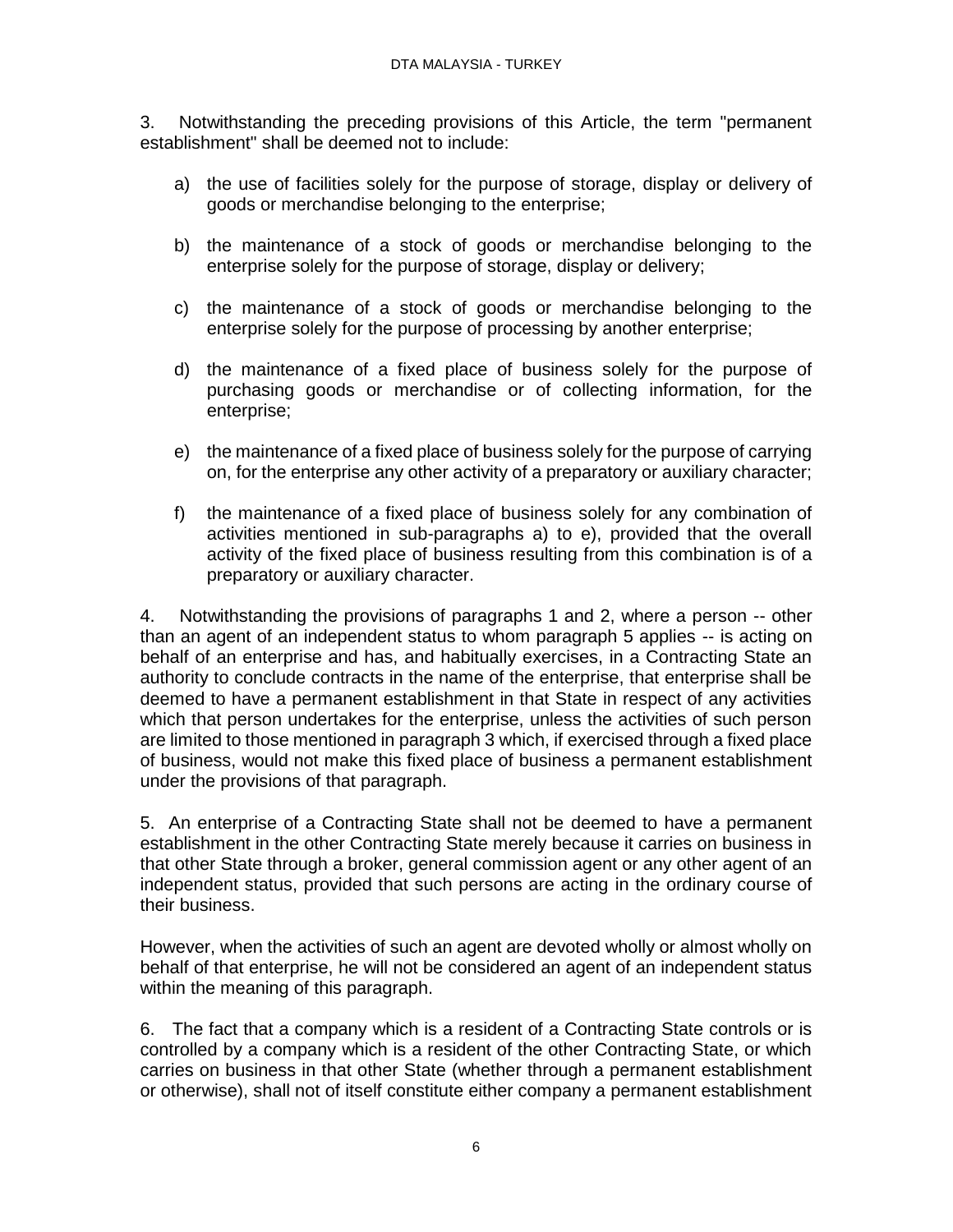of the other.

# Article 6 **INCOME FROM IMMOVABLE PROPERTY**

1. Income derived by a resident of a Contracting State from immovable property situated in the other Contracting State may be taxed in that other State.

2. The term "immovable property" shall have the meaning which it has under the law of the Contracting State in which the property in a question is situated. The term shall in any case include property accessory to immovable property, livestock and equipment used in agriculture and forestry, fishing places of every kind, rights to which the provisions of general law respecting landed property apply, usufruct of immovable property and rights to variable or fixed payments as consideration for the working of, or the right to work, mineral deposits, oil or gas wells, quarries and other places of extraction of natural resources including timber or other forest produce, ships, boats and aircraft shall not be regarded as immovable property.

3. The provisions of paragraph 1 shall apply to income derived from the direct use, letting, or use in any other form of immovable property.

4. The provisions of paragraphs 1 and 3 shall also apply to the income from immovable property of an enterprise and to income from immovable property used for the performance of independent personal services.

# Article 7 **BUSINESS PROFITS**

1. The profits of an enterprise of a Contracting State shall be taxable only in that State unless the enterprise carries on business in the other Contracting State through a permanent establishment situated therein. If the enterprise carries on business as aforesaid, the profits of the enterprise may be taxed in the other State but only so much of them as is attributable to that permanent establishment.

2. Subject to the provisions of paragraph 3, where an enterprise of a Contracting State carries on business in the other Contracting State through a permanent establishment situated therein, there shall in each Contracting State be attributed to that permanent establishment the profits which it might be expected to make if it were a distinct and separate enterprise engaged in the same or similar activities under the same or similar conditions and dealing wholly independently with the enterprise of which it is a permanent establishment.

3. In determining the profits of a permanent establishment, there shall be allowed as deductions expenses including executive and general administrative expenses, which would be deductible if the permanent establishment were an independent enterprise, in so far they are reasonably allocable to the permanent establishment, whether incurred in the State in which the permanent establishment is situated or elsewhere.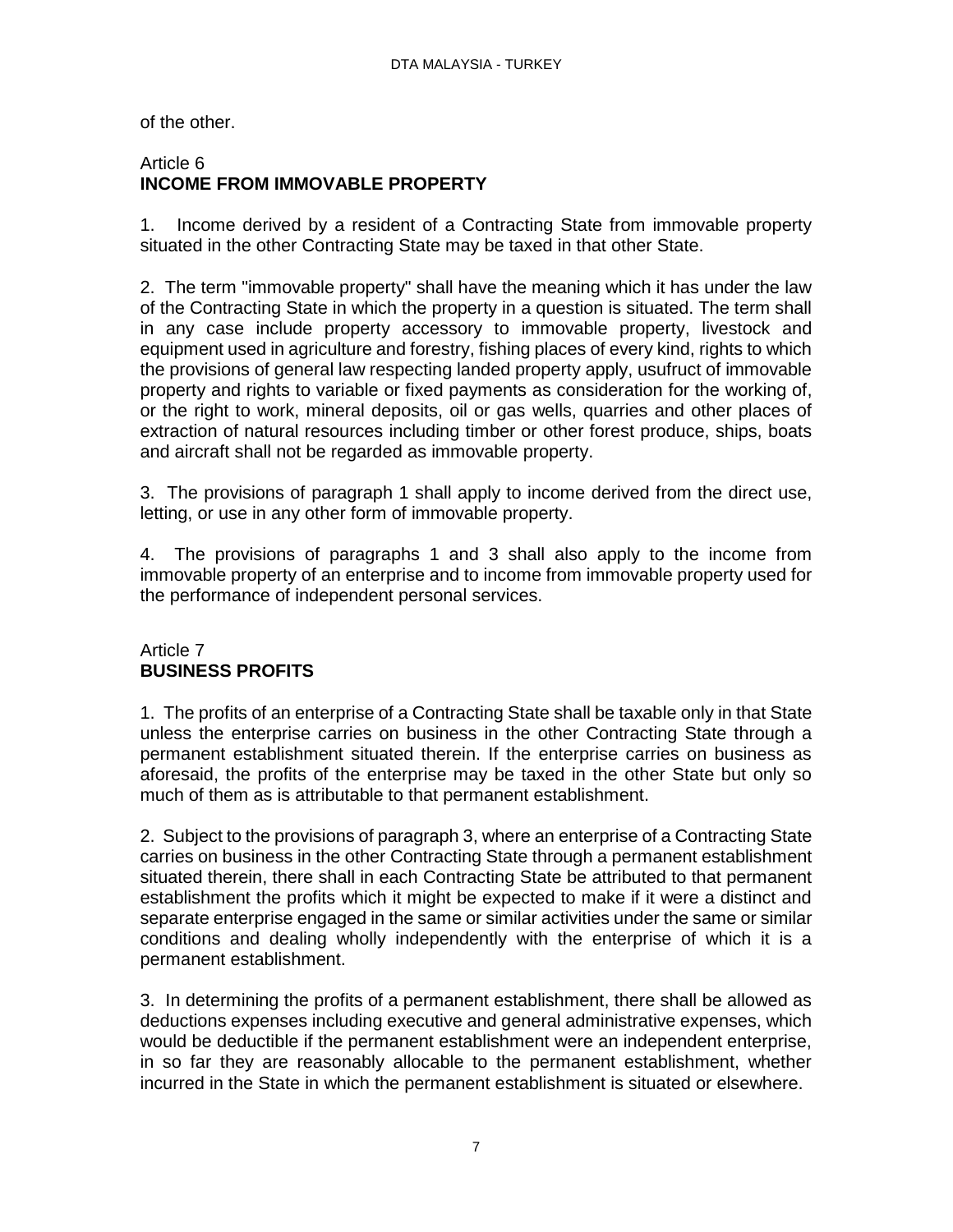4. If the information available to the competent authority is inadequate to determine the profits to be attributed to the permanent establishment of an enterprise, nothing in this Article shall affect the application of any law of that State relating to the determination, of the tax liability of a person by the exercise of a discretion or the making of an estimate by the competent authority, provided that the law shall be applied, so far as the information available to the competent authority permits, in accordance with the principle of this Article.

5. No profits shall be attributed to a permanent establishment by reason of the mere purchase by that permanent establishment of goods or merchandise for the enterprise.

6. Where profits include items of income which are dealt with separately in other Articles of this Agreement, then the provisions of those Articles shall not be affected by the provisions of this Article.

#### Article 8 **SHIPPING AND AIR TRANSPORT**

1. Income derived by an enterprise of a Contracting State from the operation of ships or aircraft in international traffic shall be taxable only in that State.

2. Notwithstanding the provisions of paragraph 1 of Article 7, income derived from the operation of ships or aircraft solely between places in a Contracting State may be taxed in that State.

3. The provisions of paragraphs 1 and 2 of this Article shall also apply to income derived by an enterprise of a Contracting State from the participation in a pool, a joint business or in an international operating agency.

# Article 9 **ASSOCIATED ENTERPRISES**

1. Where:

a) an enterprise of a Contracting State participates directly or indirectly in the management, control or capital of an enterprise of the other Contracting State, or

b) the same persons participate directly or indirectly in the management, control or capital of an enterprise of a Contracting State and an enterprise of the other Contracting State, and in either case conditions are made or imposed between the two enterprises in their commercial or financial relations which differ from those which would be made between independent enterprises, then any profits which would, but for those conditions, have accrued to one of the enterprises, but by reason of those conditions, have not so accrued, may be included in the profits of that enterprise and taxed accordingly.

2. Where a Contracting State includes in the profits of an enterprise of that State - and taxes accordingly -- profits on which an enterprise of the other Contracting State has been charged to tax in that other State and the profits so included are by the first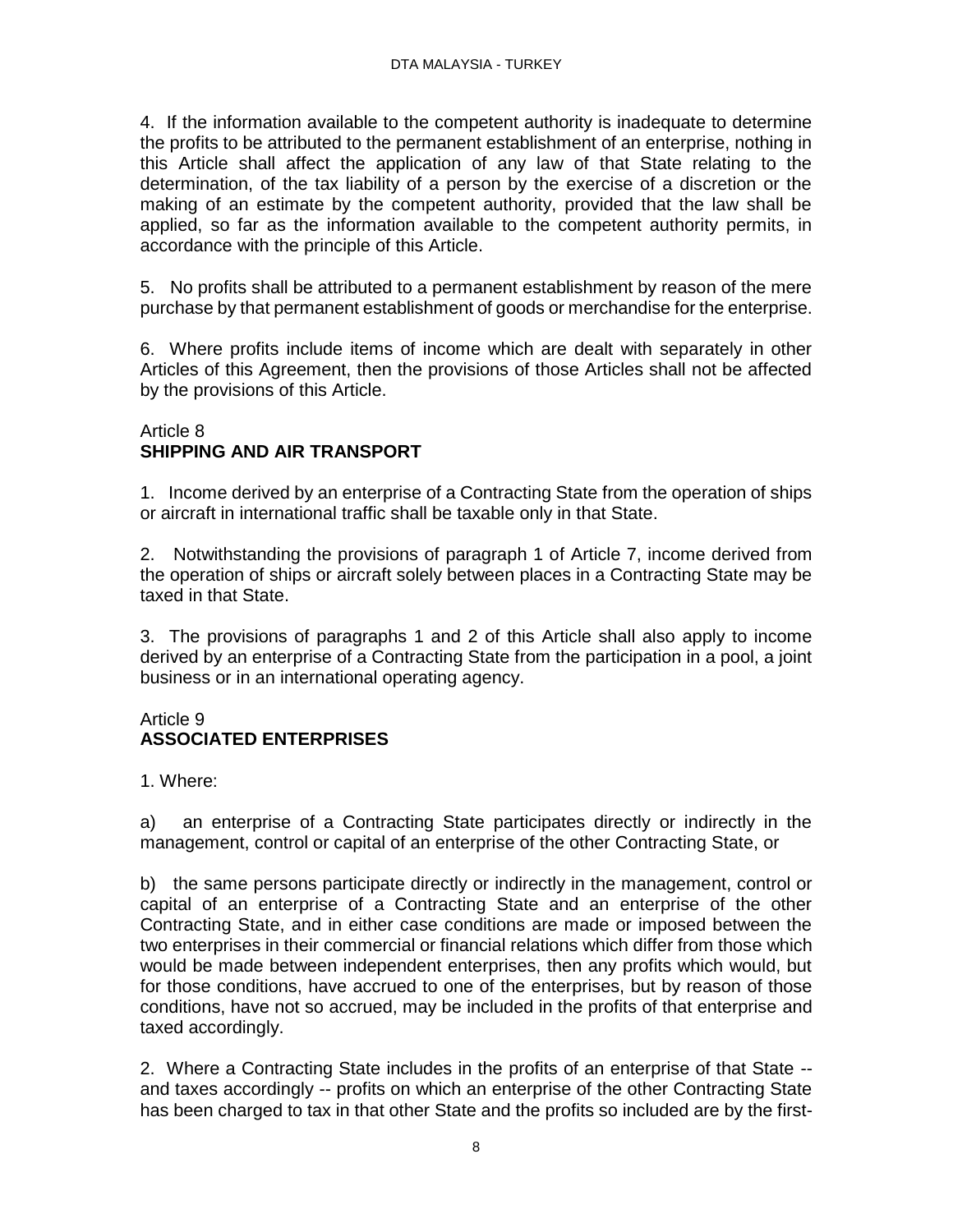mentioned State claimed to be profits which would have accrued to the enterprise of the first-mentioned State if the conditions made between the two enterprises had been those which would have been made between independent enterprises, then that other State may make an appropriate adjustment to the amount of the tax charged therein on those profits, where that other State considers the adjustment justified. In determining such adjustment, due regard shall be had to the other provisions of this Agreement and the competent authorities of the Contracting States shall, if necessary, consult each other.

### Article 10 **DIVIDENDS**

1. Dividends paid by a company which is a resident of a Contracting State to a resident of the other Contracting State may be taxed in that other State.

2. However, such dividends may also be taxed in the Contracting State of which the company paying the dividends is a resident, and according to the laws of that State, but if the recipient is the beneficial owner of the dividends the tax so charged shall not exceed;

- a) 10 per cent of the gross amount of the dividends if the beneficial owner is a company (excluding partnership) which holds directly at least 25 per cent of the capital of the company paying the dividends;
- b) 15 per cent of the gross amount of the dividends in all other cases.

3. Dividends paid by a company which is a resident of Malaysia to a resident of Turkey who is the beneficial owner thereof shall be exempt from any tax in Malaysia which is chargeable on dividends in addition to the tax chargeable in respect of the income of the company. Nothing in this paragraph shall affect the provisions of the Malaysian law under which the tax in respect of a dividend paid by a company which is a resident of Malaysia form which Malaysian tax has been, or has been deemed to be, deducted may be adjusted by reference to the rate of tax appropriate to the Malaysian year of assessment immediately following that in which the dividend was paid.

4. The term "dividends" as used in the Article means income from shares, "jouissance" shares or "jouissance" rights, founders' shares or other rights, not being debt-claims, participating in profits, as well as income from other corporate rights which is subjected to the same taxation treatment as income from shares by the laws of the State of which the company making the distribution is a resident.

5. The profits of a company of a Contracting State carrying on business in the other Contracting State through a permanent establishment situated therein may, after having been taxed under Article 7, be taxed on the remaining amount in the Contracting State in which the permanent establishment is situated and in accordance with paragraph 2 of this Article.

6. The provisions of paragraphs 1, 2 and 3 shall not apply if the beneficial owner of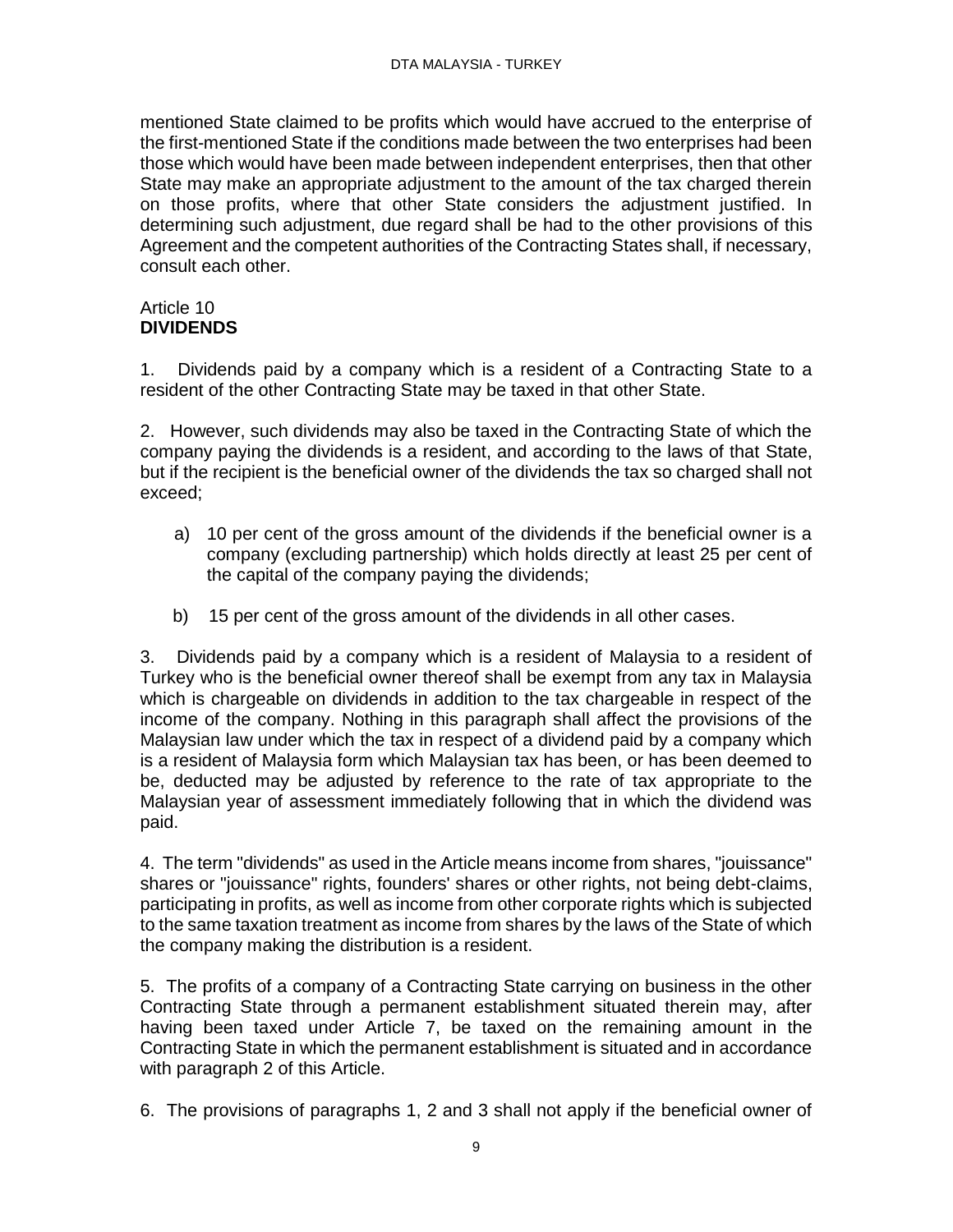the dividends, being a resident of a Contracting State, carries on business in the other Contracting State of which the company paying the dividends is a resident, through a permanent establishment situated therein, and the holding in respect of which the dividends are paid is effectively connected with such permanent establishment. In such case the provisions of Article 7 shall apply.

### Article 11 **INTEREST**

1. Interest arising in a Contracting State and paid to a resident of the other Contracting State may be taxed in that other State.

2. However, such interest may also be taxed in the Contracting State in which it arises and according to the laws of that State, but if the recipient is the beneficial owner of the interest the tax so charged shall not exceed 15 per cent of the gross amount of the interest.

3. Notwithstanding the provisions of paragraph 2, interest to which a resident of Turkey is beneficially entitled shall be exempt from Malaysian tax if the loan or other indebtedness in respect of which the interest is paid is an approved loan as defined in section 2 (1) of the Income Tax Act 1967 of Malaysia.

- 4. Notwithstanding the provisions of paragraphs 2 and 3, interest arising in:
	- a) Malaysia and paid to the Government of Turkey or local authorities; or to the Central Bank of Turkey (Turkiye Cumhuriyet Morkez Elankasi) or to the Turkish Eximbank shall be exempt from Malaysian tax;
	- b) Turkey and paid to:
		- i) the Government of Malaysia;
		- ii) the Governments of the States;
		- iii) the local authorities; and
		- iv) the Bank Negara Malaysia, shall be exempt from Turkish tax.

5. The term "interest" as used in this Article means income from debt claims of every kind, whether or not secured by mortgage and whether or not carrying a right to participate in the debtor's profits, and in particular, income from government securities and income from bonds or debentures.

6. The provisions of paragraphs 1, 2 and 3 shall not apply if the beneficial owner of the interest, being a resident of a Contracting State, comes on business in the other Contracting State in which the interest arises, through a permanent establishment situated therein, and the debt-claim in respect of which the interest is paid is effectively connected with such permanent establishment. In such case the provisions of Article 7 shall apply.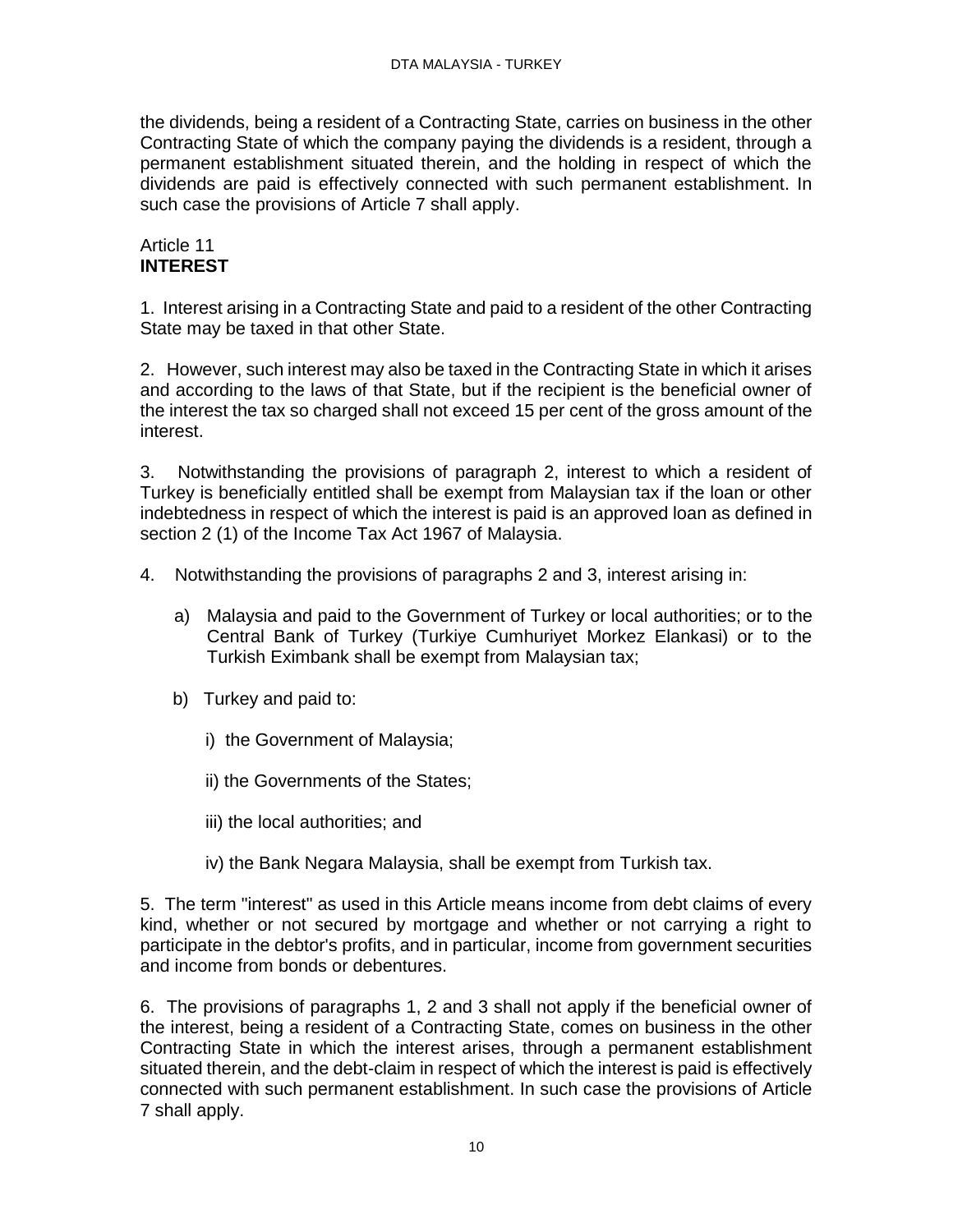7. Interest shall be deemed to arise in a Contracting State when the payer is that State itself, a political subdivision, a local authority or a statutory body thereof, or a resident of that State. Where, however, the person paying the interest, whether he is a resident of a Contracting State or not, has in a Contracting State a permanent establishment in connection with which the indebtedness on which the interest is paid was incurred, and such interest is borne by such permanent establishment, then such interest shall be deemed to arise in the Contracting State in which the permanent establishment is situated.

8. Where, by reason of a special relationship between the payer and the beneficial owner or between both of them and some other person, the amount of the interest, having regard to the debt-claim for which it is paid, exceeds the amount which would have been agreed upon by the payer and the beneficial owner in the absence of such relationship, the provisions of this Article shall apply only to the last-mentioned amount. In such case, the excess part of the payments shall remain taxable according to the laws of each Contracting State, due regard being had to the other provisions of this Agreement.

# Article 12 **ROYALTIES**

1. Royalties arising in a Contracting State and paid to a resident of the other Contracting State may be taxed in that other State.

2. However, such royalties may also be taxed in the Contracting State in which they arise and according to the laws of that State, but if the recipient is the beneficial owner of the royalties the tax so charged shall not exceed 10 per cent of the gross amount of the royalties.

3. The term "royalties" as used in this Article means payments of any kind received as a consideration for the use of, or the right to use, any copyright of literary, artistic or scientific work including cinematograph films and recordings for radio and television, any patent, trade mark, design or model, plan, secret formula or process, or for information concerning industrial, commercial or scientific experience, or for the use of, or the right to use industrial, commercial, or scientific equipment.

4. The provisions of paragraphs 1 and 2 shall not apply if the beneficial owner of the royalties, being a resident of a Contracting State, carries on business in the other Contracting State in which the royalties arise, through a permanent establishment situated therein, and the right or property in respect of which the royalties are paid is effectively connected with such permanent establishment. In such case the provisions of Article 7 shall apply.

5. Royalties shall be deemed to arise in a Contracting State when the payer is that State itself, a political subdivision, a local authority or a statutory body thereof, or a resident of that State. Where, however, the person paying the royalties, whether he is a resident of a Contracting State or not, has in a Contracting State a permanent establishment in connection with which the right or property giving rise to the royalties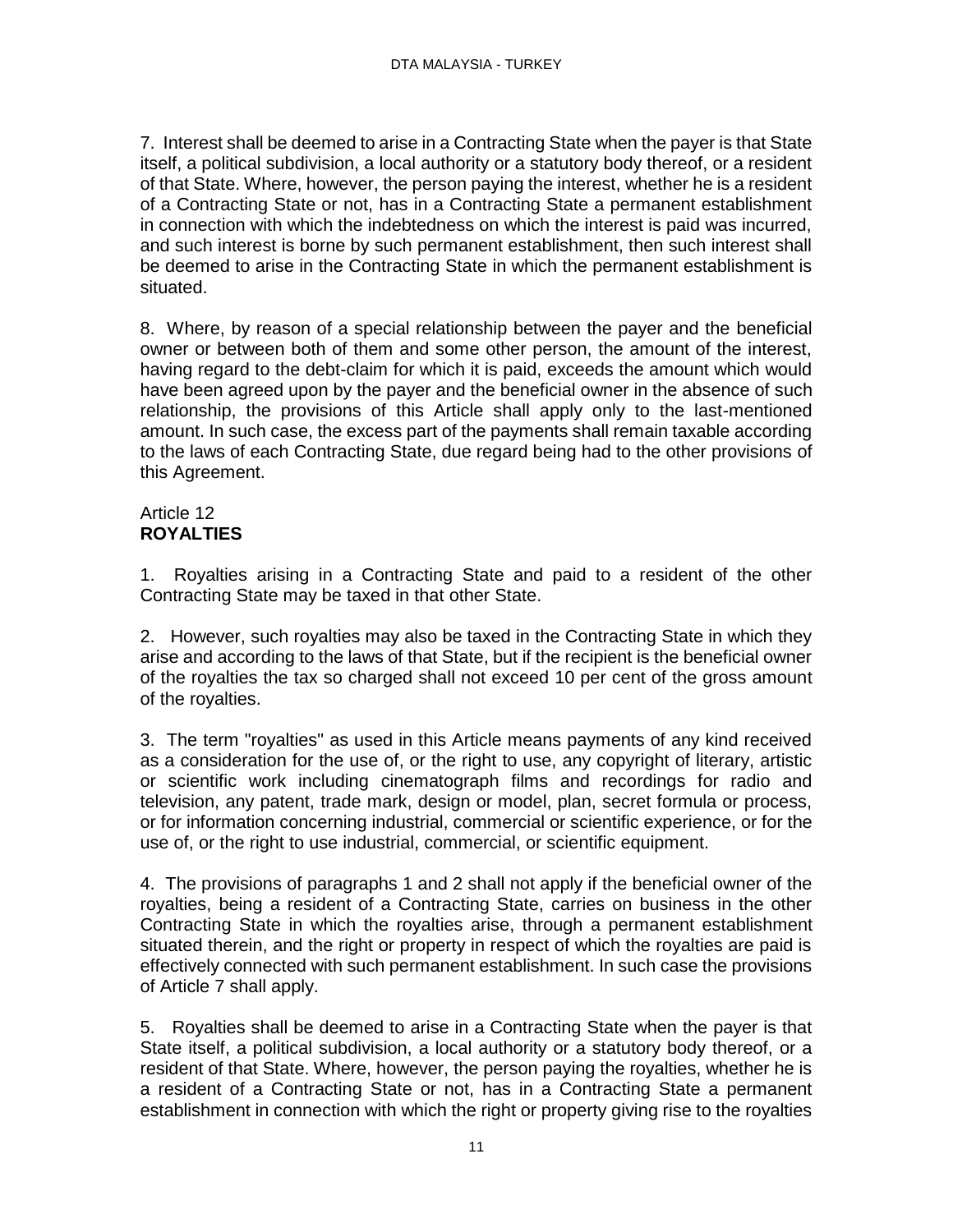is effectively connected, and such royalties are borne by such permanent establishment, then such royalties shall be deemed to arise in the State in which the permanent establishment is situated.

6. Where, by reason of a special relationship between the payer and the beneficial owner or between both of them and some other person, the amount of the royalties paid, having regard to the use, right or information for which they are paid, exceeds the amount which would have been agreed upon by the payer and the beneficial owner in the absence of such relationship, the provisions of this Article shall apply only to the last-mentioned amount in such case the excess part of the payments shall remain taxable according to the laws of each Contracting State, due regard being had to the other provisions of this Agreement.

# Article 13 **CAPITAL GAINS**

1. Gains derived by a resident of a Contracting State from the alienation of immovable property referred to in Article 6 and situated in the other Contracting State may be taxed in that other State.

2. Gains from the alienation of movable property forming part of the business property of a permanent establishment which an enterprise of a Contracting State has in the other Contracting State or of movable property belonging to a resident of a Contracting State in the other Contracting State for the purpose of performing independent personal services, including such gains from the alienation of such a permanent establishment (alone or with the whole enterprise), may be taxed in that other State.

3. Gains from the alienation of ships or aircraft operated in international traffic or movable property pertaining to the operation of such ships or aircraft shall be taxable only in the Contracting State of which the enterprise is resident.

4. Gains from the alienation of any property other than that referred to in paragraphs 1, 2 and 3 shall be taxable only in the Contracting State of which the alienator is a resident. However, the capital gains mentioned in the foregoing sentence and derived from the other Contracting State, shall be taxable in the other Contracting State if the time period does not exceed one year between acquisition and alienation.

#### Article 14 **INDEPENDENT PERSONAL SERVICES**

1. Income derived by a resident of a Contracting State in respect of professional services or other independent activities of a similar character shall be taxable only in that State. However, such income may also be taxed in the other Contracting State if such services or activities are performed in that other State and if:

a) he has a fixed base regularly available to him in that other State for the purpose of performing those services or activities; or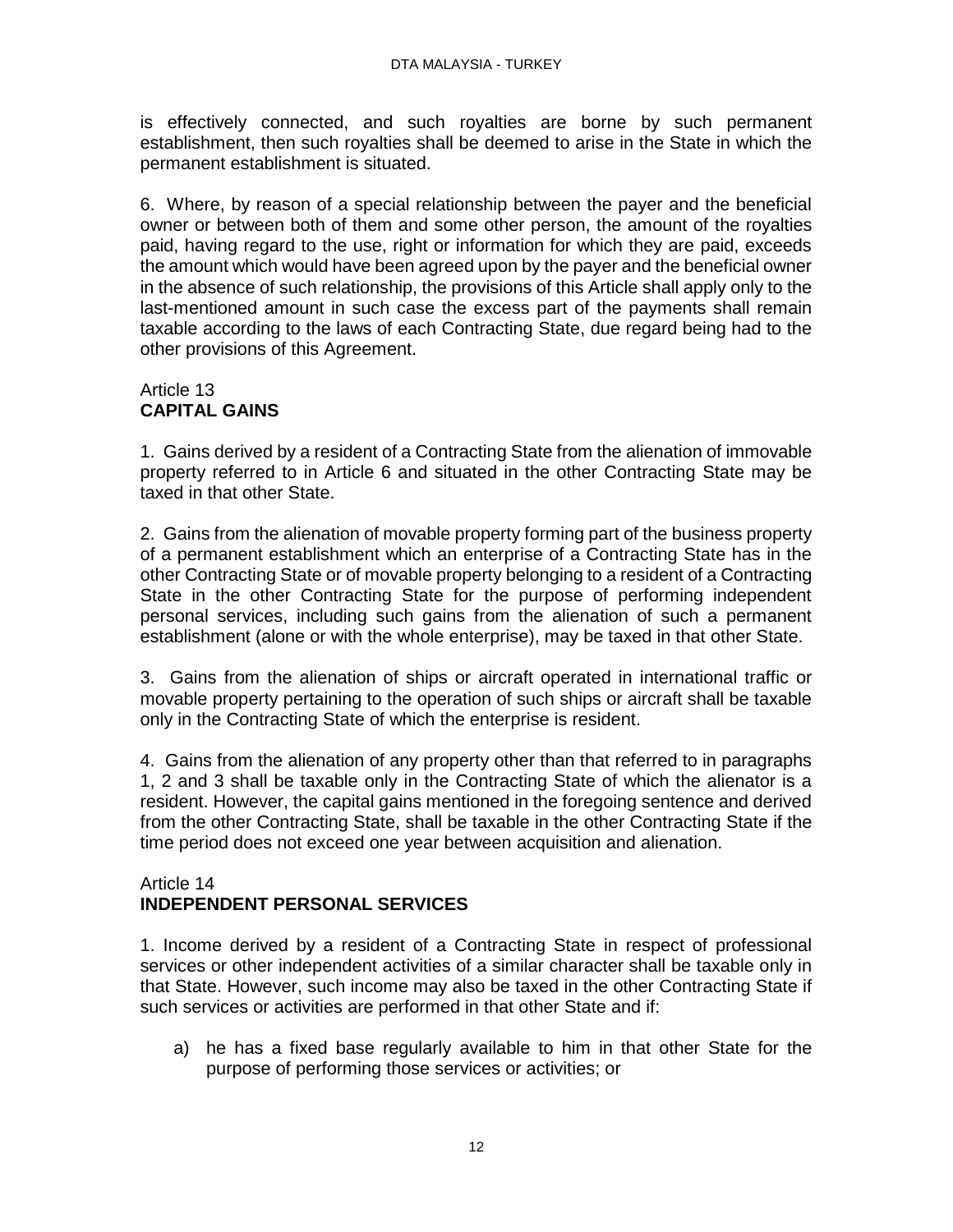b) he is present in that other State for the purpose of performing those services or activities for a period or periods amounting to or exceeding in the aggregate 163 days in the calendar year concerned.

In such circumstances, only so much of the income as is attributable to that fixed base or is derived from the services or activities performed during his presence in that other State, as the case may be, may be taxed in that other State.

2. The term "professional services" includes especially independent scientific, literary, artistic, educational or teaching activities as well as the independent activities of physicians, lawyers, engineers, architects, dentists and accountants.

# Article 15 **DEPENDENT PERSONAL SERVICES**

1. Subject to the provisions of Articles 16, 18, 19 and 20, salaries, wages and other similar remuneration derived by a resident of a Contracting State in respect of an employment shall be taxable only in that State unless the employment is exercised in the other Contracting State. If the employment is so exercised, such remuneration as is derived therefrom may be taxed in that other State.

2. Notwithstanding the provisions of paragraph 1, remuneration derived by a resident of a Contracting State in respect of an employment exercised in the other Contracting State shall be taxable only in the first-mentioned State if:

- a) the recipient is present in the other State for a period or periods not exceeding in the aggregate 183 days in the calendar year concerned, and
- b) the remuneration is paid by, or on behalf of, an employer who is not a resident of the other State, and
- c) the remuneration is not borne by a permanent establishment which the employer has in the other State.

3. Notwithstanding the preceding provisions of this Article, remuneration derived in respect of an employment exercised aboard a ship or aircraft operated in international traffic by an enterprise of a Contracting State may be taxed in that State.

# Article 16 **DIRECTORS' FEES**

Directors' fees and other similar payments derived by a resident of a Contracting State in his capacity as a member of the board of directors of a company which is a resident of the other Contracting State may be taxed in that other State.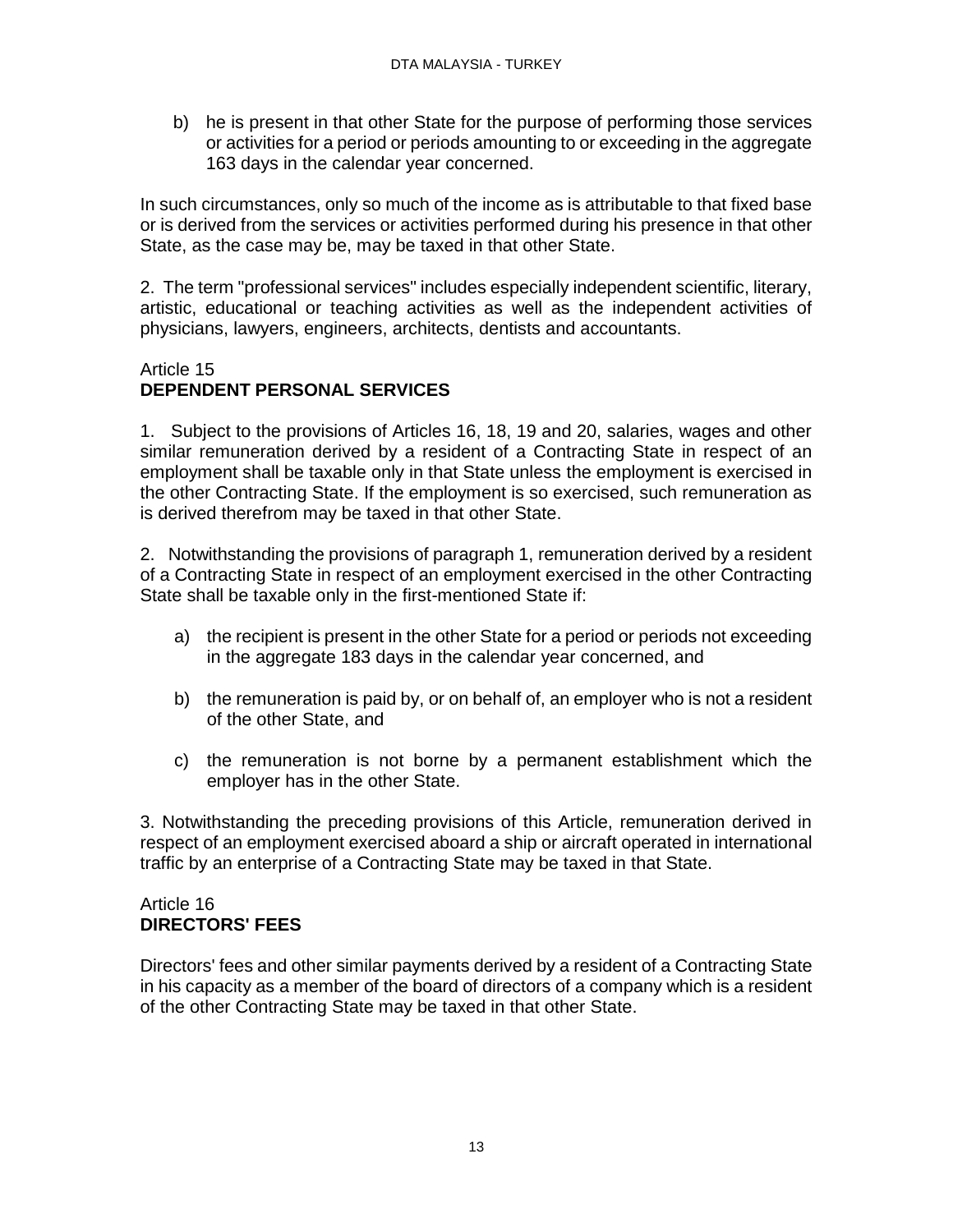### Article 17 **ARTISTES AND SPORTSMEN**

1. Notwithstanding the provisions of Articles 14 and 15, income derived by a resident of a Contracting State as an entertainer, such as a theatre, motion picture, radio or television artiste, or a musician, or as a sportsman, from his personal activities as such exercised in the other Contracting State, may be taxed in that other State.

2. Where income in respect of personal activities exercised by an entertainer or a sportsman in his capacity as such accrues not to the entertainer or sportsman himself but to another person, that income may, notwithstanding the provisions of Articles 7, 14 and 15, be taxed in the Contracting State in which the activities of the entertainer or sportsman are exercised.

3. The provisions of paragraphs 1 and 2 shall not apply to remuneration or profits derived from activities exercised in a Contracting State if the visit to that State is directly or indirectly financed wholly or substantially from the public funds of the other Contracting State, a political subdivision or a local authority or a statutory body thereof.

# Article 18 **PENSIONS AND ANNUITIES**

1. Subject to the provisions of paragraph 2 of Article 19, any pensions or other similar remuneration for past employment or any annuity arising in a Contracting State and paid to a resident of the other Contracting State shall be taxable only in that other State.

2. Pensions and annuities paid, and other periodical or occasional payments made by a Contracting State, or one of its political sub-divisions in respect of insuring personal accidents, may be taxed only in that State.

3. The term "annuity" includes a stated sum payable periodically at stated times, during life or during a specified or ascertainable period of time, under an obligation to make the payments in return for adequate and full consideration in money or money's worth.

# Article 19 **GOVERNMENT SERVICE**

1. a) Remuneration, other than a pension, paid by a Contracting State or a political subdivision, a local authority or a statutory body thereof to an individual in respect of services rendered to that State or political subdivision, local authority or statutory body thereof shall be taxable only in that State.

b) However, such remuneration shall be taxable only in the other Contracting State if the services are rendered in that State and the individual is a resident of that State who: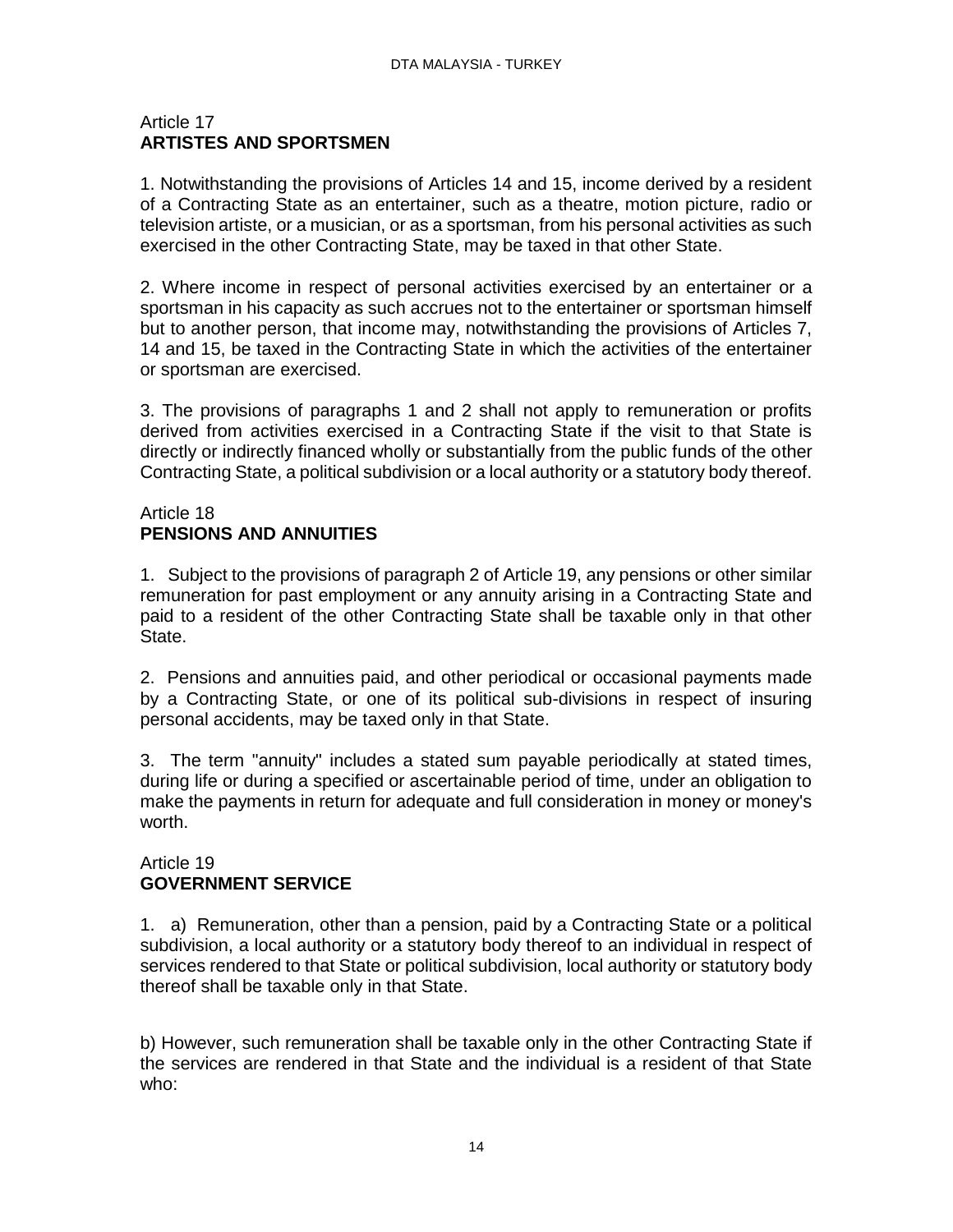- i) is a national of that State, or
- ii) did not become a resident of that State solely for the purposes of rendering the services.

2. Any pension paid by, or out of funds created by, a Contracting State, a political subdivision, a local authority or a statutory body thereof to an individual in respect of services rendered to that State, political subdivision, local authority or statutory body thereof shall be taxable only in that State.

3. The provisions of Articles 15, 16 and 18 shall apply to remuneration and pensions in respect of services rendered in connection with any trade or a business carried on by a Contracting State, a political subdivision, a local authority or a statutory body thereof.

#### Article 20 **TEACHERS AND STUDENTS**

1. Payments which a student or business apprentice who is a national of a Contracting State and who is present in the other Contracting State solely for the purpose of his education or training receives for the purpose of his maintenance, education or training shall not be taxed in that other State, provided that such payments arise from sources outside that other State.

2. Likewise, remuneration received by a teacher or by an instructor who is a national of a Contracting State and who is present in the other Contracting State and the primary purpose of teaching or engaging in scientific research for a period or periods not exceeding two years shall be exempt from tax in that other State on his remunerations from personal services for teaching or research, provided that such payments arise from sources outside that other State.

3. Remuneration which a student or a trainee who is a national of a Contracting State derives from an employment which he exercises in the other Contracting State for a period or periods not exceeding 183 days in a calendar year, in order to obtain practical experience related to his education or formation shall not be taxed in that other State.

#### Article 21 **OTHER INCOME**

Items of income of a resident of a Contracting State which are not expressly mentioned in the foregoing Articles of this Agreement shall be taxable only in that Contracting State except that if such income is derived from sources in the other Contracting State, it may also be taxed in that other State.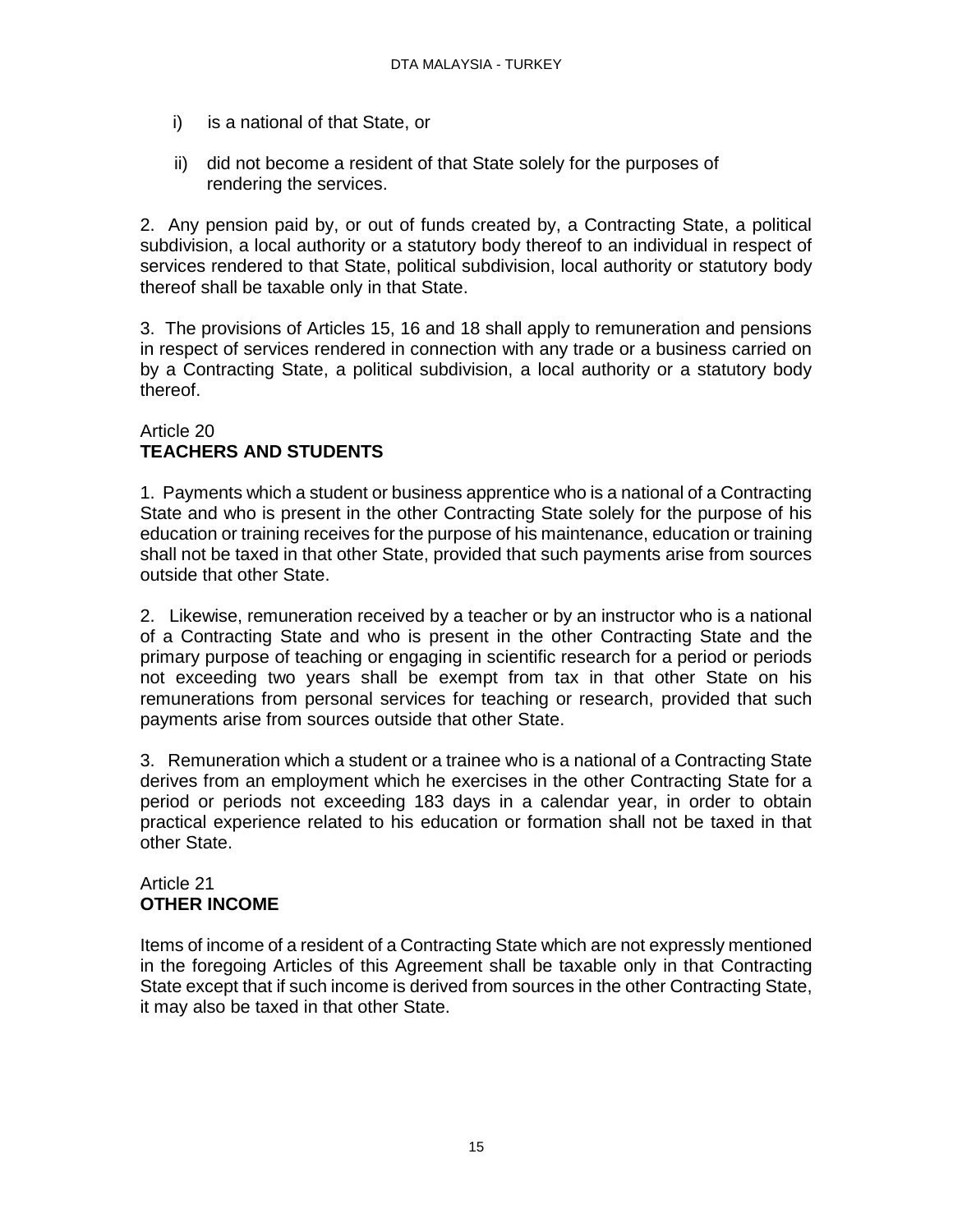### Article 22 **ELIMINATION OF DOUBLE TAXATION**

1. The laws in force in either of the Contracting States shall continue to govern the taxation of income in the respective States except where express provisions to the contrary are made in this Agreement. Where income is subject to tax in both States, relief from double taxation shall be given in accordance with the following paragraphs.

2. In the case of Malaysia, subject to the provisions of the laws of Malaysia regarding the allowance as a credit against Malaysian tax, the amount of Turkish tax payable under the laws of Turkey and in accordance with the provisions of this Agreement, whether directly or by deduction, by a resident of Malaysia, in respect of income from sources within Turkey which has been subjected to tax both in Malaysia and Turkey, shall be allowed as a credit against the Malaysian tax payable in respect of such income but in an amount not exceeding that proportion of Malaysian tax which such income bears to the entire income chargeable to Malaysian tax.

3. In the case of Turkey, subject to the provisions of the laws of Turkey regarding the allowance as a credit against Turkish tax, the amount of Malaysian tax payable under the laws of Malaysia and in accordance with the provisions of this Agreement, whether directly or by deduction, by a resident of Turkey, in respect of income from sources within Malaysia which has been subjected to tax both in Turkey and Malaysia shall be allowed as a credit against the Turkish tax payable in respect of such income but in an amount not exceeding that proportion of Turkish tax which such income bears to the entire income chargeable to Turkish tax.

4. For the purposes of paragraphs 2 and 3, the term "tax payable in a Contracting State by a resident of the other Contracting State" shall be deemed to include any amount of the first-mentioned State's tax which would have been payable under that State's taxation law but for any reduction or exemption of that State's tax granted under the provisions concerning special incentive measures to promote economic development in the State which were in force on the date of signature of this Agreement or any other provisions which may subsequently be introduced in that State in modification of, or in addition to, those provisions so far as they are agreed by the competent authorities of the Contracting States to be of a substantially similar character.

5. Notwithstanding the preceding sentence, the tax payable in the first-mentioned Contracting State shall be calculated:

- a) in the case of interest referred to in paragraphs 2 and 3 of Article 11, at a rate of 15 per cent;
- b) in the case of royalties referred to in paragraph 2 of Article 12, at a rate of 10 per cent.

However, if the tax rates under the first-mentioned State's taxation law applicable to interest and royalties derived by a persons who are not residents of that State are reduced below those mentioned in this paragraph, these lower rates shall apply for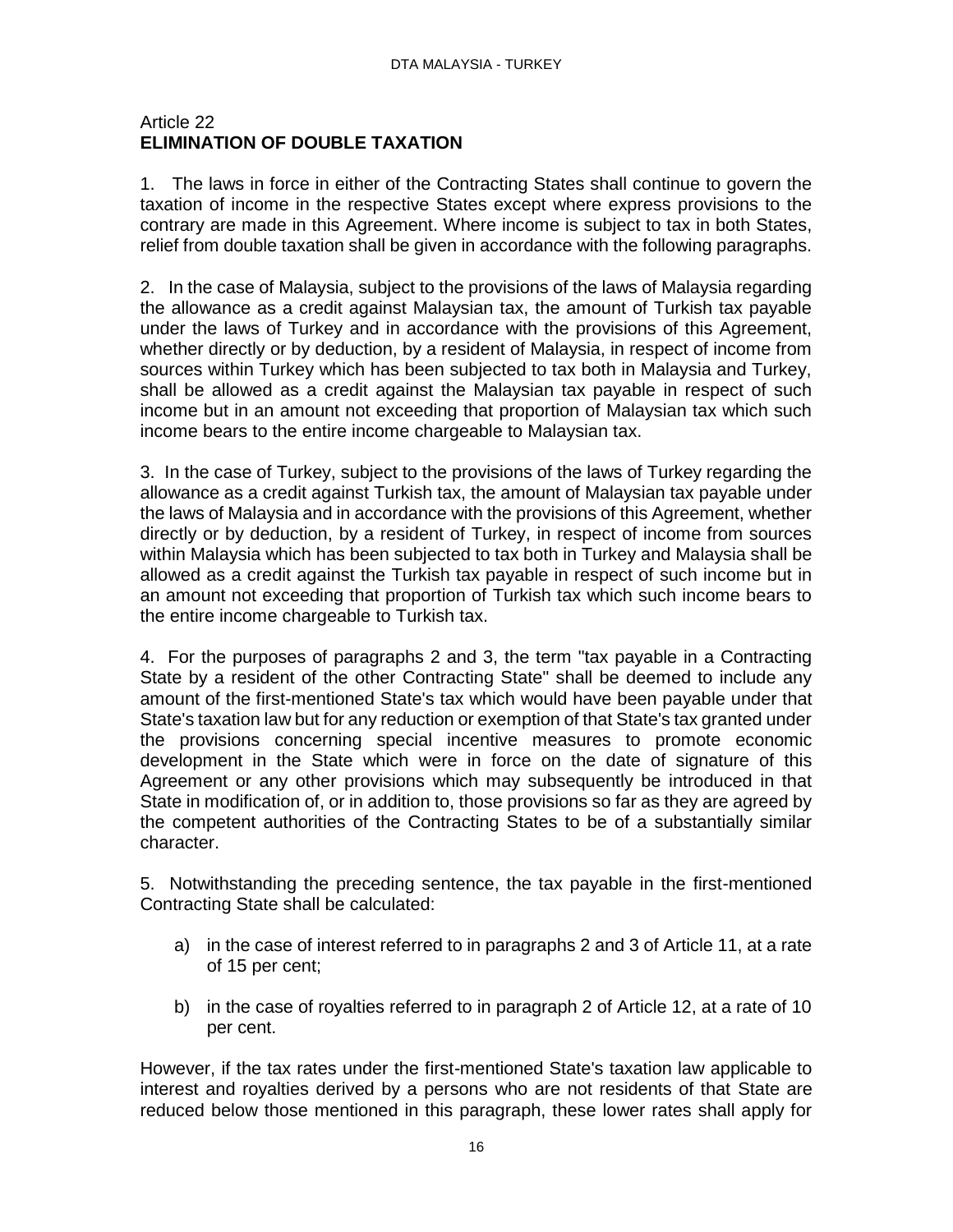the purposes of this paragraph.

# Article 23 **NON-DISCRIMINATION**

1. Nationals of a Contracting State shall not be subjected in the other Contracting State to any taxation or any requirement connected therewith which is other or more burdensome than the taxation and connected requirements to which nationals of that other State in the same circumstances are or may be subjected.

2. Subject to the provisions of paragraph 5 of Article 10, the taxation on a permanent establishment which an enterprise of a Contracting State has in the other Contracting State shall not be less favourably levied in that other State than the taxation levied on enterprises of that other State carrying on the same activities.

3. Enterprises of a Contracting State, the capital of which is wholly or partly owned or controlled, directly or indirectly, by one or more residents of the other Contracting State, shall not be subjected in the first-mentioned State to any taxation or any requirement connected therewith which is other or more burdensome than the taxation and connected requirements to which other similar enterprises of the first-mentioned State are or may be subjected.

4. These provisions shall not be construed as obliging a Contracting State to grant to residents of the other Contracting State any personal allowances, reliefs and reductions for taxation purposes on account of civil status or family responsibilities which it grants to its own residents.

# Article 24 **MUTUAL AGREEMENT PROCEDURE**

1. Where a resident of a Contracting State considers that the actions of one or both of the Contracting States result or will result for him in taxation not in accordance with the provisions of this Agreement, he may, irrespective of the remedies provided by the domestic law of those States, present his case to the competent authority of the Contracting State of which he is a resident or, if his case comes under paragraph 1 of Article 23, to that of the Contracting State of which he is a national.

2. The competent authority shall endeavour, if the objection appears to it to be justified and if it is not itself able to arrive at a satisfactory solution, to resolve the case by mutual agreement with the competent authority of the other Contracting State, with a view to the avoidance of taxation which is not in accordance with the Agreement.

3. The competent authorities of the Contracting States shall endeavour to resolve by mutual agreement any difficulties or doubts arising as to the interpretation or application of the Agreement. They may also consult together for the elimination of double taxation in cases not provided for in the Agreement.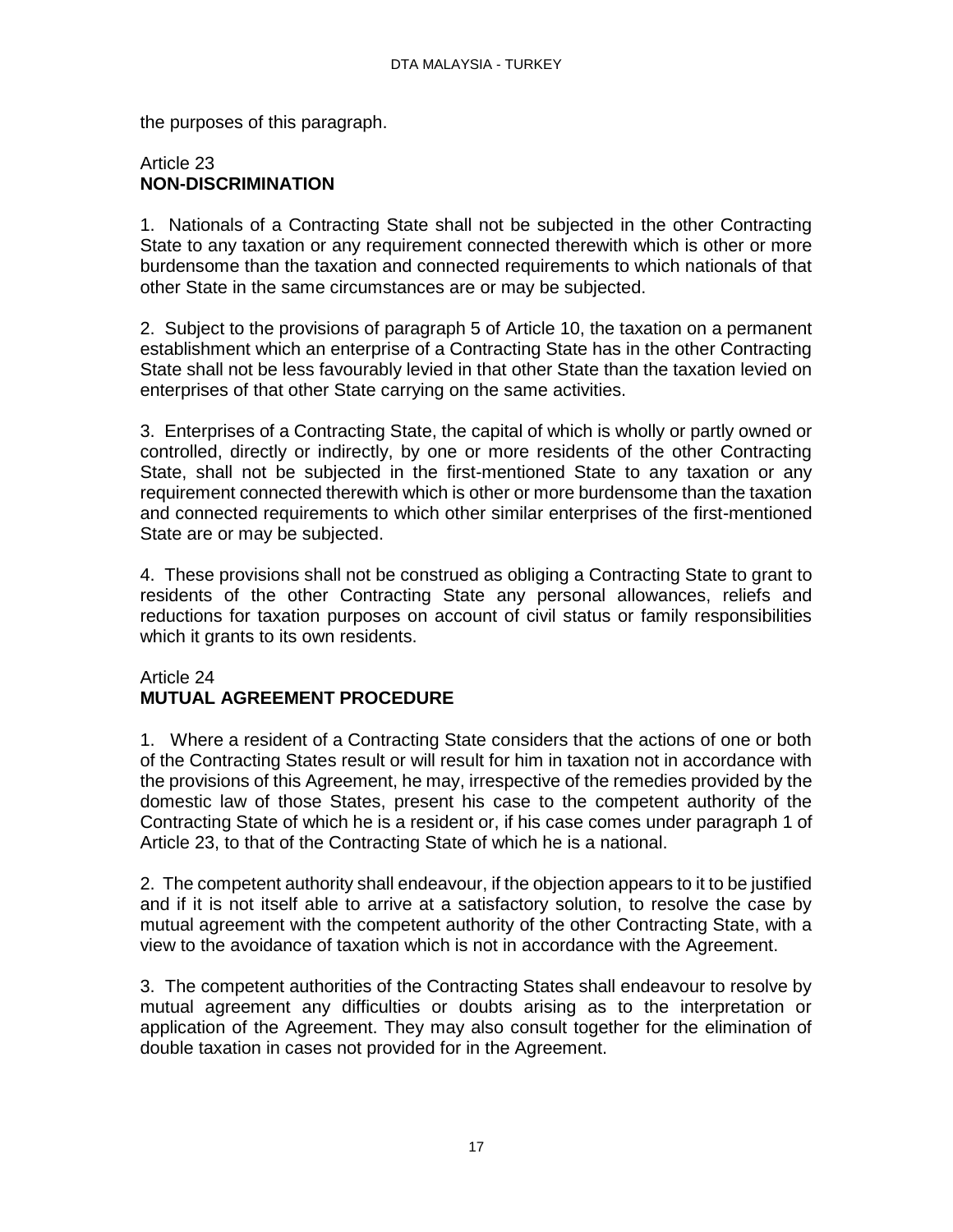4. The competent authorities of the Contracting States may communicate with each other directly for the purpose of reaching an agreement in the sense of preceding paragraphs.

5. In this Article, the term "taxation" means taxes to which this Agreement applies.

# Article 25 **EXCHANGE OF INFORMATION**

1. The competent authorities of the Contracting States shall exchange such information as is necessary for carrying out the provisions of this Agreement or of the domestic laws of the Contracting States concerning taxes covered by this Agreement insofar as the taxation thereunder is not contrary to the Agreement. Any information received by a Contracting State shall be treated as secret in the same manner as information obtained under the domestic laws of that State and shall be disclosed only to persons or authorities (including courts and administrative bodies) involved in the assessment or collection of, the enforcement or prosecution in respect of, or the determination of appeals in relation to, the taxes covered by the Agreement. Such persons or authorities shall use the information only for such purposes.

2. In no case shall the provisions of paragraph 1 be construed so as to impose on a Contracting State the obligation:

- a) to carry out administrative measures at variance with the laws and administrative practice of that or of the other Contracting State;
- b) to supply information which is not obtainable under the laws or in the normal course of the administration of that or of the other Contracting State;
- c) to supply information which would disclose any trade, business, industrial, commercial or professional secret or trade process, or information, the disclosure of which would be contrary to public policy (ordre public).

# Article 26 **DIPLOMATIC AND CONSULAR OFFICERS**

Nothing in this Agreement shall affect the fiscal privileges of diplomatic agents or consular officers under the general rules of international law or under the provisions of special agreements.

# Article 27 **ENTRY INTO FORCE**

Each of the Contracting States shall notify to the other completion of the procedure required by its laws for the bringing into force of this Agreement. This Agreement shall enter into force on the date of the latter of this notifications and shall thereupon have effect: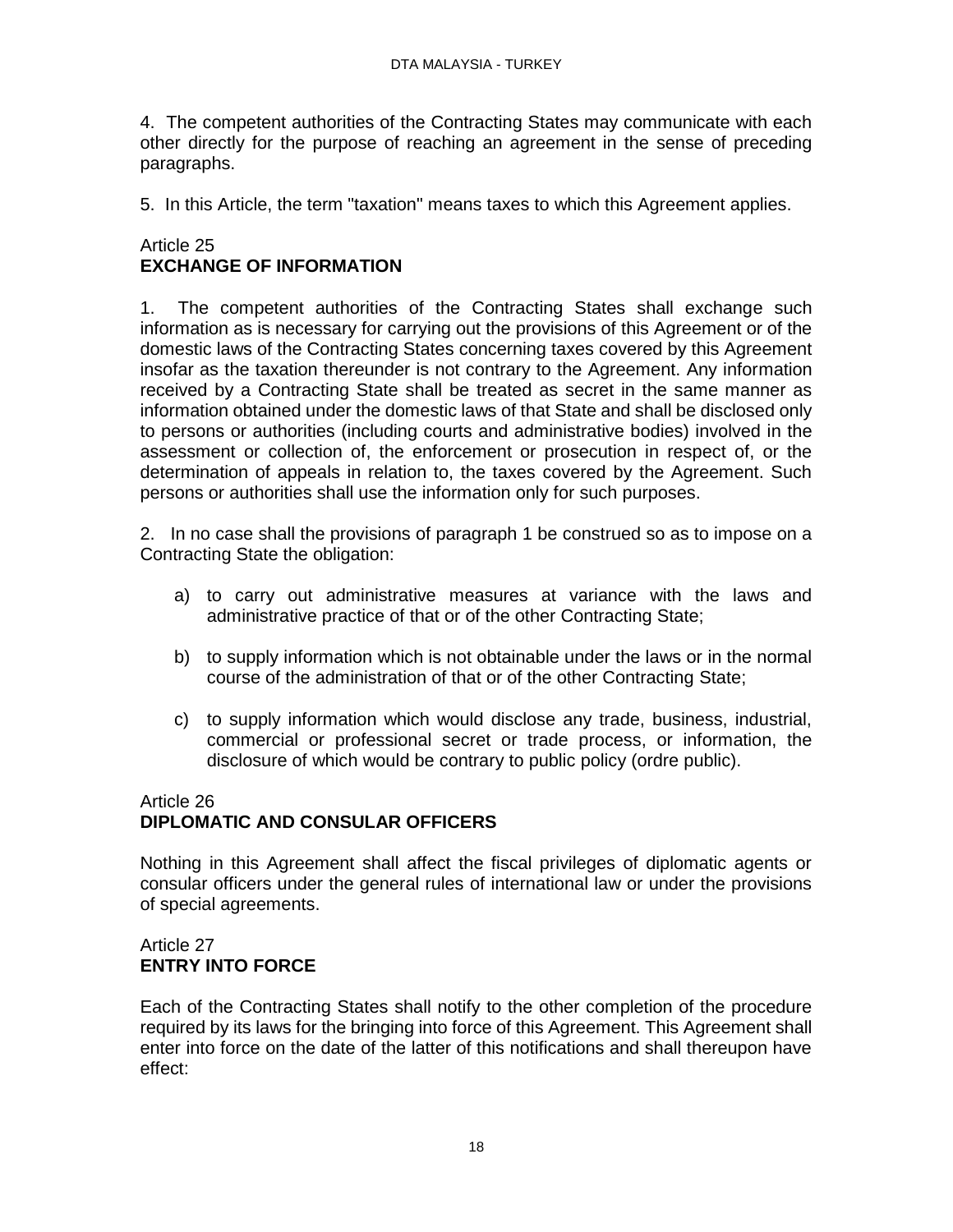- a) in Turkey, for taxes with respect to every taxable year beginning on or after the first day of January of the year following that of entry into force of the Agreement;
- b) in Malaysia:
	- i) in respect of taxes withheld at source, to income derived on or after the first day of January in the calendar year following the year in which this Agreement enters into force;
	- ii) in respect of other taxes on income, to taxes chargeable for any year of assessment beginning on or after the first day of January of the second calendar year following the year in which this Agreement enters into force and subsequent years of assessment.

#### Article 28 **TERMINATION**

This Agreement shall remain in force until terminated by a Contracting State. Either Contracting State may terminate the Agreement through diplomatic channels, by giving notice of termination at least six months before the end of any calendar year. In such event, the Agreement shall cease to have effect:

a) in Turkey, for taxes with respect to every taxable year beginning on or after the first day of January of the year following that in which the notice of termination is given;

b) in Malaysia:

- i) in respect of taxes withheld at source, to income derived on or after the first day of January in the calendar year following the year in which the notice is given;
- ii) in respect of other taxes on income, to taxes chargeable for any year of assessment beginning on or after the first day of January of the second calendar year following the year in which the notice is given.

In WITNESS whereof, the undersigned, duly authorised thereto, by their respective Governments, have signed this Agreement.

Done in duplicate at Ankara this 27th day of September 1994, each in Turkish, Bahasa Malaysia and the English Languages, the three texts being equally authentic. In the event of there being a dispute in the interpretation and the application of this Agreement, the English text shall prevail.

**For the Government of Malaysia**

**For the Government of the Republic of Turkey**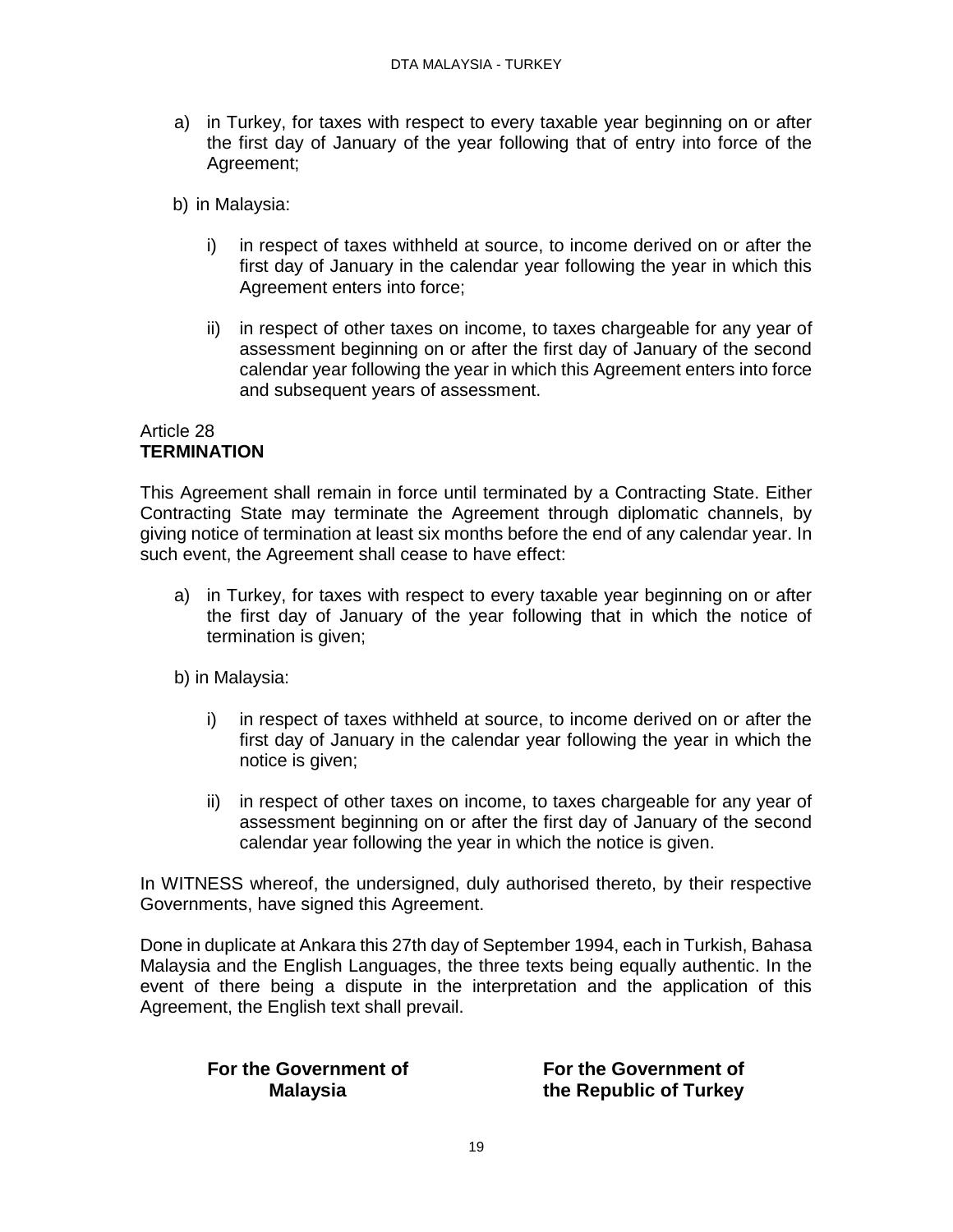# **PROTOCOL**

At the moment of signing the Agreement between the Government of the Republic of Turkey and the Government of Malaysia for the Avoidance of Double Taxation and Prevention of Fiscal Evasion with respect to Taxes on income, the undersigned have agreed upon the provisions which shall constitute an integral part of the Agreement.

1. Ad article 5, paragraph 2:

Sub-paragraphs (f) and (g) shall not affect the taxation rights of Turkey on these incomes, according to its own law.

- 2. Ad article 6, paragraph 2: It is understood that the term "fishing places of every kind" does not include open sea fishing places.
- 3. Ad Article 7, paragraph 3:

In the application of paragraph 3 of Article 7, the executive and general administrative expenses incurred, whether in the State in which the permanent establishment is situated or elsewhere, shall be determined in any one of the following ways:

- a) an amount equal to the average of such expenses in the preceding three years or lesser number of years in the case of a newly set up permanent establishment, or
- b) the amount of expenses attributable to the permanent establishment on the basis of
	- i) accounts maintained by the enterprise, or
	- ii) the total amount of capital employed in the business of the enterprise the permanent establishment, or
	- iii) the total amount of turnover of the enterprise and turnover of the permanent establishment, or
	- iv) the total amount of direct manufacturing cost of the enterprise and such cost of the permanent establishment.
- 4. Ad Article 10, paragraph 5:

The Turkish tax on undistributed profits shall remain at zero percent so long as no tax on undistributed profit is imposed by Malaysia.